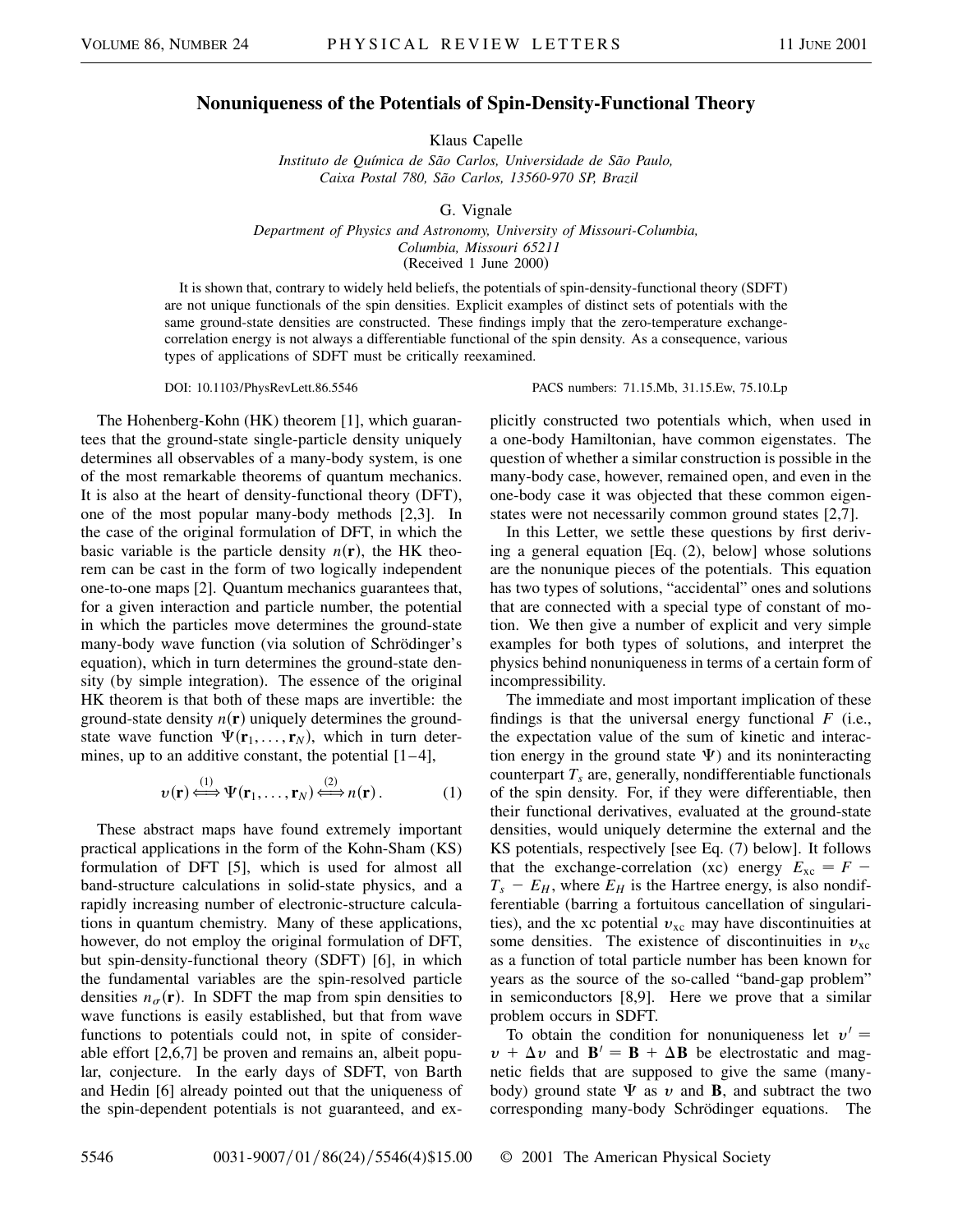result is

$$
\int d^3r [\hat{n}(\mathbf{r}) \Delta v(\mathbf{r}) - \hat{\mathbf{m}}(\mathbf{r}) \Delta \mathbf{B}(\mathbf{r})] \Psi = \Delta E \Psi.
$$
 (2)

A necessary condition for nonuniqueness is thus that, given  $\Psi$ , one can find a linear combination of the density operators ( $\hat{n}$  and  $\hat{m}$  in the case of SDFT) of which  $\Psi$  is an eigenfunction. This is automatically the case if a linear combination exists that is a constant of motion, since constants of motion commute with the Hamiltonian and thus have the same eigenfunctions (assumed nondegenerate for convenience). If the Hamiltonian expressed in terms of  $v$  and **B** has a gap between its ground state and its first excited state, one can always make sure that  $\Psi$  remains ground state of the new Hamiltonian, containing  $v'$  and B', by making the coefficients of the linear combination,  $\Delta v$  and  $\Delta B$ , sufficiently small.

From any extensive constant of motion (i.e., one which is a linear combination of the density operators) one can thus systematically construct families of potentials with the same ground state. As a first example consider a system with an energy gap, for which the total magnetization  $\hat{M}_z = \int d^3r \hat{n}_z(\mathbf{r})$  is a constant of motion. The choice  $\Delta v = 0$ ,  $\Delta \mathbf{B} = \bar{B} \mathbf{u}_z = \text{const}$ , where  $\mathbf{u}_z$  is a unit vector in the *z* direction, then is clearly a suitable linear combination, as long as  $B$  is not large enough to induce level crossings. The presence of a gap is crucially important, since it guarantees that for sufficiently small values of  $\bar{B}$ such level crossings do not take place, so that  $\Psi$  remains the ground state.

Examples for nonuniqueness obtained from constants of motion are below referred to as *systematic nonuniqueness* [10]. Apart from these, Eq. (2) may, under suitable circumstances, also permit solutions not systematically associated with conserved quantities. To construct an example for such *accidental nonuniqueness,* first recall that in conventional SDFT the spin densities  $n_{\sigma}(\mathbf{r}) = \nabla^{N_{\sigma}} d^*$  (**r**) densities convention the solutions of  $\sum_{n}^{N_{\sigma}} \phi_{n\sigma}^{*}(\mathbf{r}) \phi_{n\sigma}(\mathbf{r})$  are calculated from the solutions of the spin-dependent KS equation,

$$
\[ -\frac{\hbar^2}{2m} \nabla^2 + v_{s,\sigma}(\mathbf{r}) \] \phi_{n\sigma}(\mathbf{r}) = \epsilon_{n\sigma} \phi_{n\sigma}(\mathbf{r}), \quad (3)
$$

where  $N_{\sigma}$ , the number of particles with spin  $\sigma$ , is determined by filling the *N* lowest eigenfunctions  $\phi_{n\sigma}$  in sequential order. Here we restricted ourselves to collinear spin configurations, so that the magnetic field can be written as  $B_{s,z} = \frac{v_{s,z} - v_{s,z}}{2\mu}$ , where  $\mu = \frac{q\hbar}{2mc}$  is the Bohr magneton. If the number of filled spin up levels is equal to that of filled spin down levels, the system is unpolarized  $(N_1 = N_1)$ , while it acquires a finite spin polarization if they are different. The maximum possible spin polarization is realized if all particles have the same spin (say spin up), so that  $n_1 = n$  and  $n_1 = 0$ .

In the case of a fully polarized system (e.g., saturated ferromagnetism), the *N* lowest eigenvalues of the spin up KS equation are all lower than the lowest eigenvalue of the spin down KS equation, so that no eigenfunction of the latter is occupied. The full density is thus obtained from the self-consistent solution of

$$
\[ -\frac{\hbar^2}{2m} \nabla^2 + v_{s,\uparrow}(\mathbf{r}) \] \phi_{n\uparrow}(\mathbf{r}) = \epsilon_{n\uparrow} \phi_{n\uparrow}(\mathbf{r}), \qquad (4)
$$

with  $n(\mathbf{r}) = n_{\uparrow}(\mathbf{r}) = \sum_{n}^{N} \phi_{n\uparrow}^*(\mathbf{r}) \phi_{n\uparrow}(\mathbf{r})$ . In this case the spin up KS potential of SDFT already determines the full particle density  $n(\mathbf{r})$ . The spin down potential, on the other hand, is a completely arbitrary function of **r**, as long as its lowest eigenvalue  $\epsilon_{0}$  is higher than the *N*th eigenvalue of the corresponding spin up equation,  $\epsilon_{N\uparrow}$  (which is precisely the condition for the system to remain fully polarized) [11]. The set of spin densities  $\{n_1 = n, n_1 = 0\}$  thus does not uniquely determine the set of potentials  $\{v_{s\uparrow}, v_{s\downarrow}\},$ because there trivially is an infinite number of possible spin down potentials. Since spin densities and wave functions are still in one-to-one correspondence, this implies that the potentials of SDFT are not determined completely by either the KS Slater determinant  $\Phi$  or the full many-body ground state  $\Psi$ .

In the less extreme case of a partially polarized system this simple example for accidental nonuniqueness breaks down, but it is not hard to show that partial polarization does not restore uniqueness. Consider thus, as our next example, a given representation of the ground state KS Slater determinant in terms of single-particle orbitals  $\phi_n$ . In ordinary DFT, based on the density only, each of these orbitals determines the corresponding KS potential (up to the irrelevant additive constant  $\epsilon_n$  which determines the zero of energy) according to

$$
v_s(\mathbf{r}) = \epsilon_n - \frac{\hat{t}\phi_n(\mathbf{r})}{\phi_n(\mathbf{r})},
$$
\n(5)

where  $\hat{t}$  is the single-particle kinetic energy operator. Equation (5) is simply the KS equation solved for  $v_s(\mathbf{r})$ [12]. If one now tries to repeat this reasoning in the spin-dependent case, one must solve the KS equation of SDFT for the external potentials  $v_{s,1}(\mathbf{r})$  and  $v_{s,1}(\mathbf{r})$  in terms of the single-particle orbitals  $\phi_{n\uparrow}(\mathbf{r})$  and  $\phi_{n\downarrow}(\mathbf{r})$ ,

$$
v_{s,\sigma}(\mathbf{r}) = \epsilon_{n\sigma} - \frac{\hat{i}\phi_{n\sigma}(\mathbf{r})}{\phi_{n\sigma}(\mathbf{r})}.
$$
 (6)

Again, any of the single-particle orbitals determines the corresponding potential up to a constant,  $\epsilon_{n\sigma}$ , which remains unspecified. But, unlike in the previous case, *one can choose only one constant freely by adjusting the zero of energy.* That is, given  $\phi_{n\uparrow}(\mathbf{r})$ , say, one can completely determine  $v_{s,1}(\mathbf{r})$  by fixing the zero of energy, but then  $\phi_{n\downarrow}(\mathbf{r})$  determines  $v_{s\downarrow}(\mathbf{r})$  only up to an unknown constant. Although this constant is physically relevant since it rigidly shifts spin up levels with respect to spin down levels, it is manifestly not knowable in terms of only the orbitals. Consequently, the KS Slater determinant does not completely determine the spin-dependent potentials. By appealing to the second part of the HK theorem one readily concludes that the same holds for the many-body wave function  $\Psi$ . The only caveat to the above construction is that for the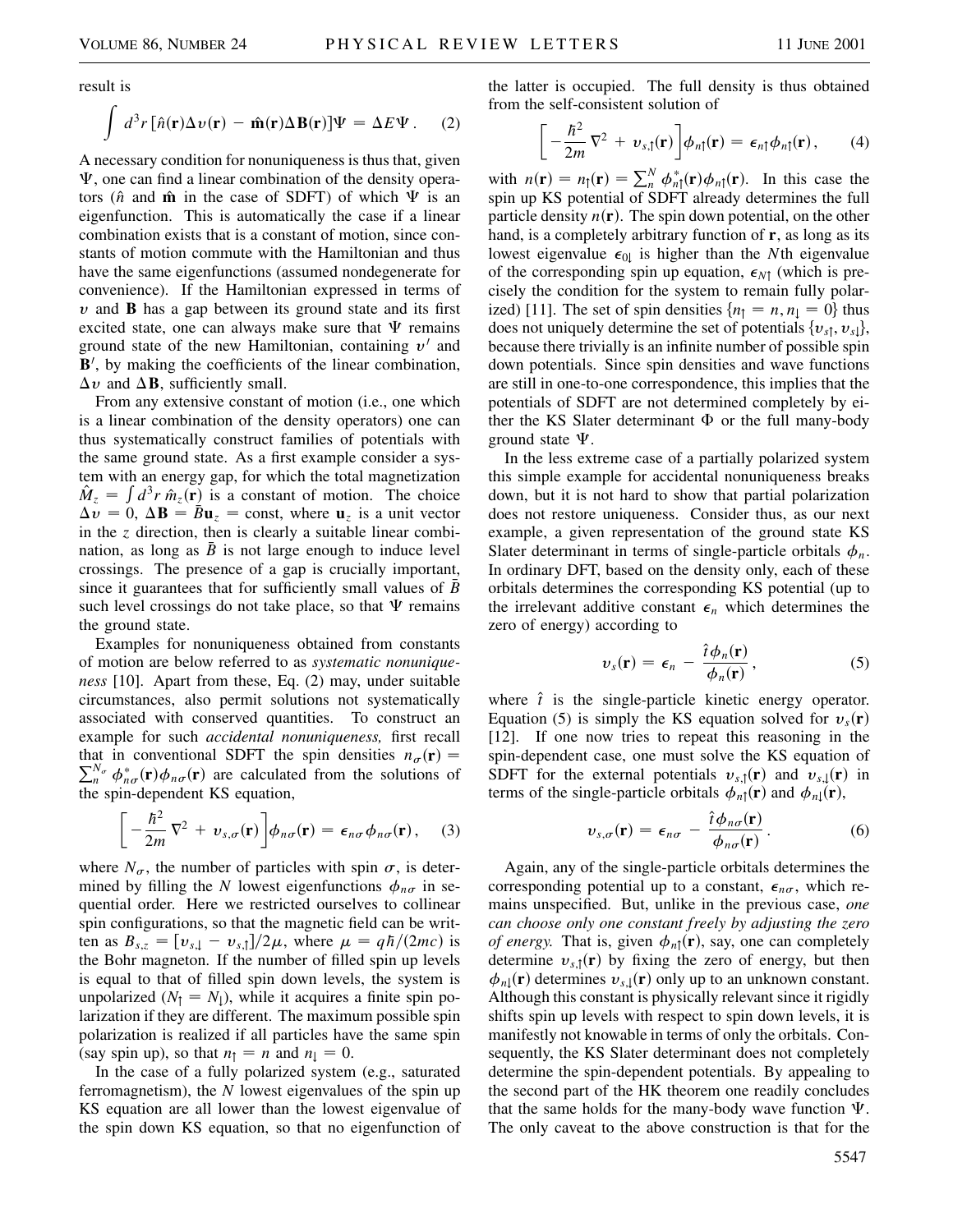original KS determinant to remain the ground state after adding the free constant to  $v_{s,l}$ , this shift must not induce the presence of new (previously unoccupied) singleparticle orbitals in the Slater determinant. As above, this is guaranteed if the KS *N*-particle ground state is separated from the first excited state by a gap, and the shift of  $v_{s,1}$  is sufficiently small compared to this gap.

Adding a constant term,  $\bar{v}$ , to  $v_{s,\downarrow}(\mathbf{r})$  amounts to adding  $\bar{v}/2$  to the electrostatic potential  $v_s(\mathbf{r})$  and  $\bar{v}/2\mu$  to the magnetic field  $B_{s,z}(\mathbf{r})$ . The nonuniqueness associated with the fact that there is only one zero of energy, but two constants to be determined in Eq. (6), has thus brought us back to a particular example of *systematic nonuniqueness,* in which the linear combination in Eq. (2) is given by  $\Delta v = \bar{v}/2$  and  $\Delta \mathbf{B} = [\bar{v}/(2\mu)]\mathbf{u}_z$ . In general, we expect that systematic nonuniqueness is the only generic source of nonuniqueness, while accidental nonuniqueness requires certain "pathological" features, such as complete spin polarization.

Reflecting on the previous examples, what all cases of nonuniqueness, accidental or systematic, have in common is that the wave functions do not change if certain changes are made to the potentials. This implies a degree of "rigidity" or "incompressibility" of the former with respect to the latter. The relation to incompressibility is, in fact, more than a mere analogy: an essential feature of all nontrivial examples of nonuniqueness (i.e., all except the one mentioned in footnote [10]) is a gap between ground and first excited state, as a consequence of which sufficiently small changes to the potentials cannot bring down an excited state to have lower energy than the ground state. The existence of a gap between ground and first excited state, on the other hand, is tantamount to incompressibility in the usual (quantum liquid) sense of the word.

Another way to look at the above findings is to recall that the KS potentials can be expressed as

$$
v_{s,\sigma}(\mathbf{r}) - \mu = -\frac{\delta T_s[n_{\uparrow},n_{\downarrow}]}{\delta n_{\sigma}(\mathbf{r})},\qquad(7)
$$

where  $\mu$  is the chemical potential and  $T_s$  the noninteracting kinetic energy functional of Refs. [5] and [6]. Nonuniqueness of  $v_{s,\sigma}$  implies that  $T_s$  does not possess a functional derivative for all spin densities. This result could have been anticipated from the Oliver-Perdew [13] spin-scaling relation  $T_s[n_\uparrow, n_\downarrow] = (T_s[2n_\uparrow] + T_s[2n_\downarrow])/2$ , which connects the  $T_s$  functional of SDFT,  $T_s[n_\uparrow, n_\downarrow]$ , to that of ordinary DFT,  $T_s[n]$ . Changing the spin density at constant particle density means that at least one spin must be flipped: this changes the *total* particle numbers  $N_1$  and  $N_1$ , causing the DFT functionals on the right-hand side of the relation to be affected by their well-known derivative discontinuities. An obvious extension of Eq. (7), with  $v_s$  and  $T_s[n_1, n_1]$ replaced by the external potential and  $F[n_1, n_1]$ , respectively, proves that nonuniqueness implies nondifferentiability of  $F$ , too. From this we conclude that the xc potential  $v_{\text{xc},\sigma}(\mathbf{r}) = \delta \{ F - T_s - E_H \} / \delta n_{\sigma}(\mathbf{r})$  is generally a discontinuous functional of the spin density.

The above conclusions have been reached within the frame of the zero-temperature (ground-state) formalism, with integral occupations of the KS orbitals. It is natural, at this point, to ask whether all these difficulties could be avoided by going to finite temperature or fractional orbital occupation [8] ensembles. As in the analogous band-gap problem we believe that there is no easy way to fix the problem. For example, it is true that in the finite temperature formalism the thermodynamic xc potential becomes a differentiable function of particle number, due to the finite fractional occupation of states above a band gap [14]. But this means only that the  $T = 0$  discontinuity is spread over a finite (infinitesimal for  $T \to 0$ ) range of fractional particle numbers. As long as  $k_B T$  is much smaller than the gap, the quantity of physical interest remains the total change of  $v_{\text{xc}}$  across that range, which is essentially the same as the  $T = 0$  discontinuity, and is, unfortunately, unknown.

In the remainder of this paper we briefly describe several situations which are directly affected by the nonuniqueness of the potentials: (i) calculation of excited states within SDFT, (ii) determination of exact KS potentials from numerically exact densities, (iii) perturbative strategies to construct approximate density functionals, (iv) calculations of one-electron spin gaps in half-metallic ferromagnets, and (v) the optimized-effective potential method of SDFT.

(i) It is sometimes stated [2,3] that the *ground-state* density of DFT in principle contains all information about *excited states,* too, since it determines the external potential, which in turn determines the entire energy spectrum. From the above it is clear that this statement does not hold in SDFT in the presence of a magnetic field, since the spin densities do not fully determine the external potentials  $v(\mathbf{r})$  and  $\mathbf{B}(\mathbf{r})$ .

(ii) Recently several methods for constructing accurate KS potentials, using as input highly precise numerical densities (obtained from Monte Carlo or configuration interaction calculations), have been proposed [15]. Uniqueness of the resulting KS potentials is taken for granted in these prescriptions. Clearly, this holds only in the original formulation of DFT, but not in the (much more widely used) SDFT. The generalization of these methods to determine the KS potentials of SDFT must thus be reconsidered.

(iii) A useful method for obtaining LDA-type approximations for the xc functional is based on perturbative diagrammatic calculations of the xc energy of the electron gas [2,16]. The results of such calculations are necessarily obtained in terms of the potentials acting on the unperturbed system. As long as the first map of the HK theorem holds, they are thus automatically also functionals of the densities. Obviously this ceases to be true if that map is no longer available. It follows from the above that the SDFT counterpart of this procedure works only because the electron gas does not have a gap between its ground and first excited state. Attempts to apply this procedure to systems with a gap (such as the superconducting electron